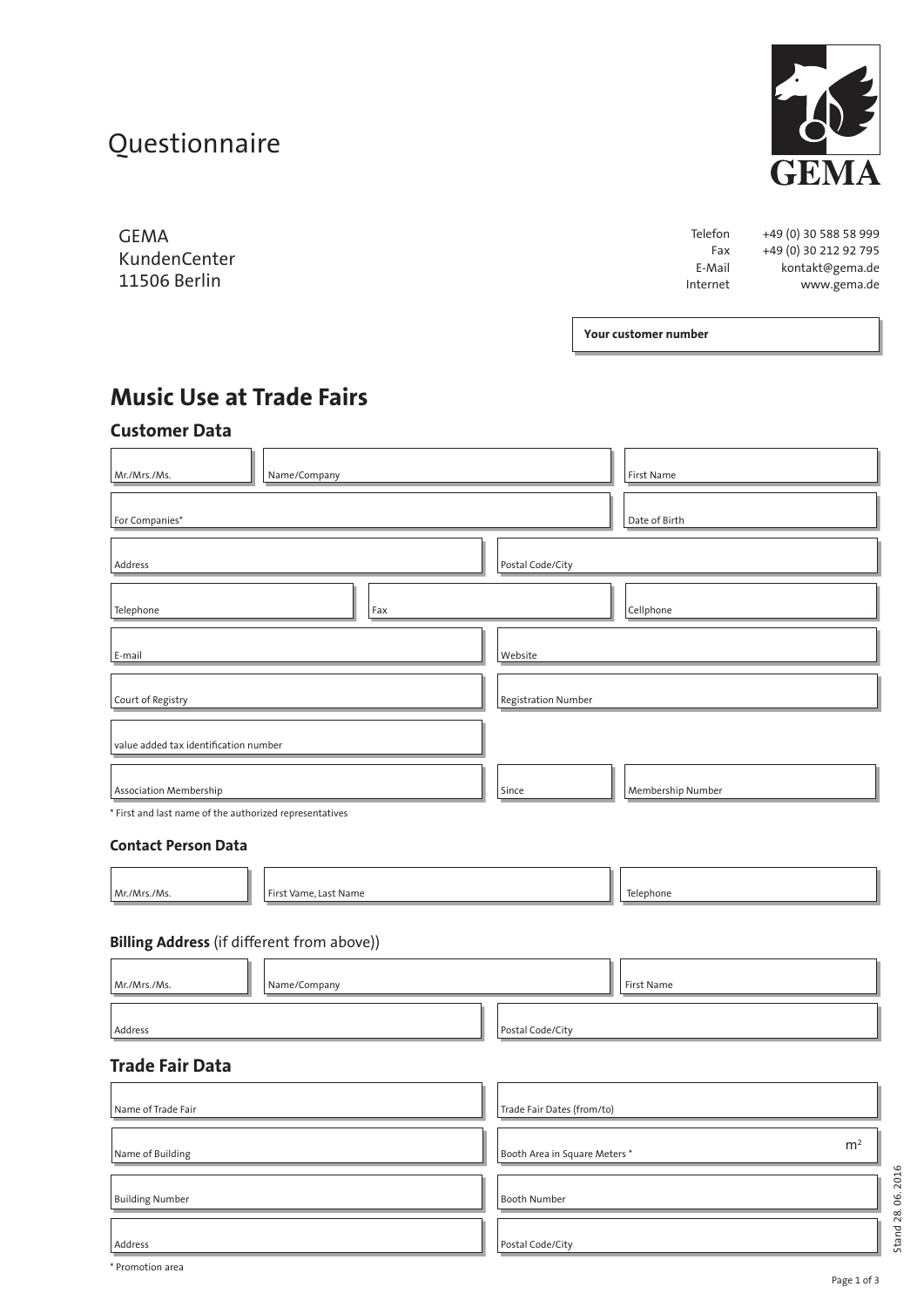## **Music Use Data**

**Booth Sound System** (Background Music at the trade fair/exhibition stand - no show performances or parties)

Radio  $\Box$  CD player/MP3 player/Music cassette player/PC, Streaming services (or similar device)

#### **Audiovisual Playback**

 $\Box$  Television broadcasts

Television broadcasts with large-format screens (>106 cm/42") Number of Screens

 $\Box$  Television broadcasts with monitor wall  $(5106 \text{ cm}/42^\circ)$ 

Number of Screens

L

Number of Monitors per Wall

 $\Box$  The playback of television programs only includes public broadcaster

□ Video playback: Number of Screens

 $\Box$  Video playback with large-format projection (>106 cm/42")  $\Box$  Number of Screens

 $\Box$  Video playback with monitor wall  $(5106 \text{ cm}/42^\circ)$ 

Number of Monitors per Wall

**Multimedia Applications**

 $\Box$  With multimedia applications or other motion picture media (film, etc.):

 $\Box$  Only music playback via sequencer, sound Only music playback via sequencel, sound<br>cards from programs, or networks  $(5106 \text{ cm}/42^{\circ})$ 

 $\Box$  Video/DVD playback with monitor wall (>106 cm/42")  $\bigg|$  Number

#### **Licensing of Industrial Films and Audiovisual Presentations**

 $\Box$  There is an existing license for public playback.

If so, please enclose a copy of the certificate.

#### **Show numbers with singers/musicians/dancers (live performance)**

- $\Box$  Entire duration of the fair
- $\Box$  Only on the following days

| Date | Number per day | Music playback via                           |  |  |
|------|----------------|----------------------------------------------|--|--|
|      |                | $\Box$ a $\Box$ b $\Box$ c $\Box$ d $\Box$ e |  |  |
|      |                | $\Box$ a $\Box$ b $\Box$ c $\Box$ d $\Box$ e |  |  |
|      |                | $\Box$ a $\Box$ b $\Box$ c $\Box$ d $\Box$ e |  |  |
|      |                | $\Box$ a $\Box$ b $\Box$ c $\Box$ d $\Box$ e |  |  |
|      |                | $\Box$ a $\Box$ b $\Box$ c $\Box$ d $\Box$ e |  |  |

| Date | Number per day | Music playback via                           |  |  |
|------|----------------|----------------------------------------------|--|--|
|      |                | $\Box$ a $\Box$ b $\Box$ c $\Box$ d $\Box$ e |  |  |
|      |                | $\Box$ a $\Box$ b $\Box$ c $\Box$ d $\Box$ e |  |  |
|      |                | $\Box$ a $\Box$ b $\Box$ c $\Box$ d $\Box$ e |  |  |
|      |                | $\Box$ a $\Box$ b $\Box$ c $\Box$ d $\Box$ e |  |  |
|      |                | $\Box$ a $\Box$ b $\Box$ c $\Box$ d $\Box$ e |  |  |

PC, or other similar device, with self-made recordings

a) Musician/singer c) CDs/Music cassettes without self-made recordings e) Video recorder/DVD player without b) CD/MP3 player/Music cassette player/ d) Video recorder/DVD player with self-made recordings

Page 2 of 3

Computer and Total Number

Number